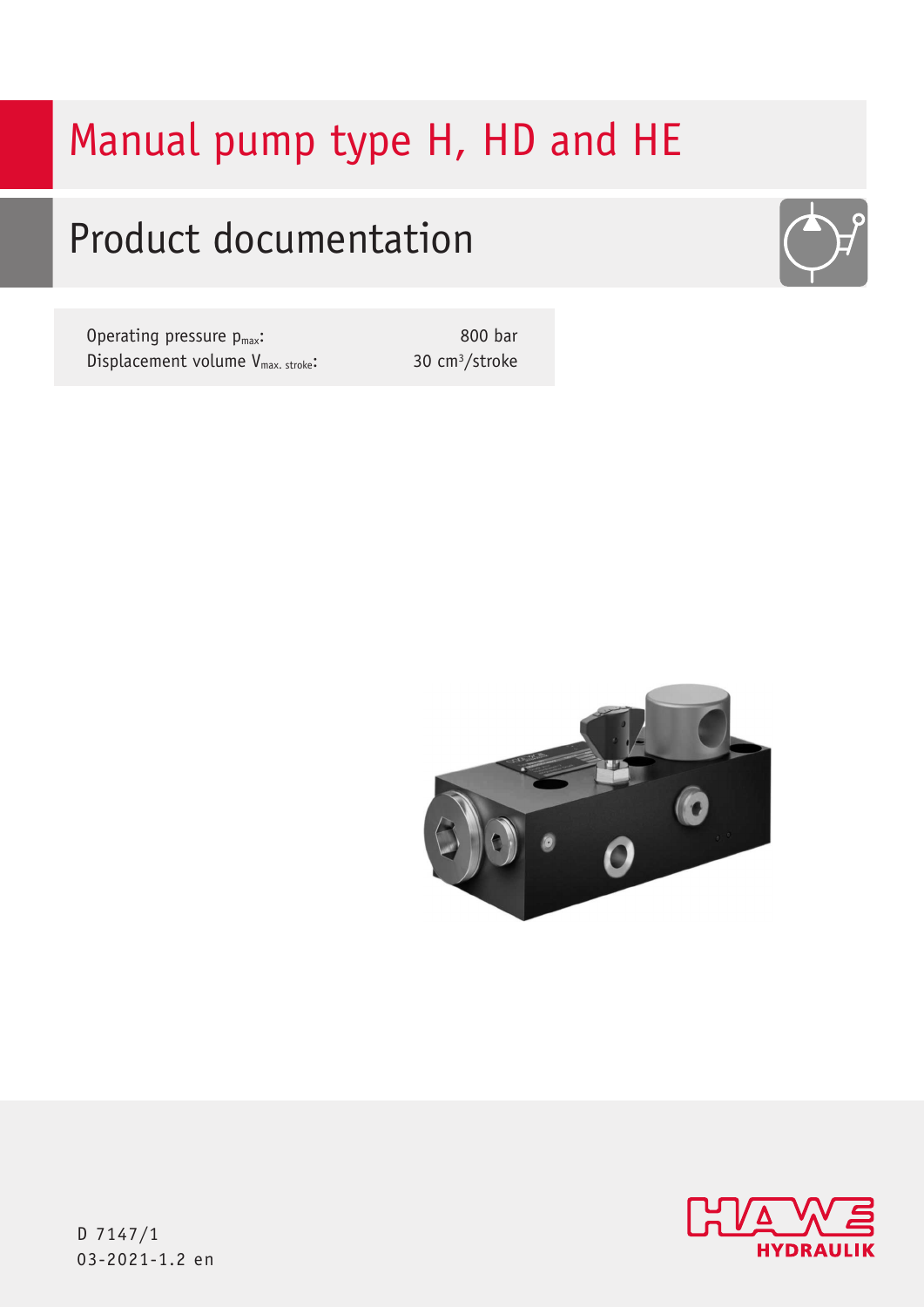

© by HAWE Hydraulik SE.

The reproduction and distribution of this document as well as the use and communication of its contents to others without explicit authorisation is prohibited.

Offenders will be held liable for the payment of damages.

All rights reserved in the event of patent or utility model applications.

Brand names, product names and trademarks are not specifically indicated. In particular with regard to registered and protected names and trademarks, usage is subject to legal provisions.

HAWE Hydraulik respects these legal provisions in all cases.

Printing date / document generated on: 17.05.2021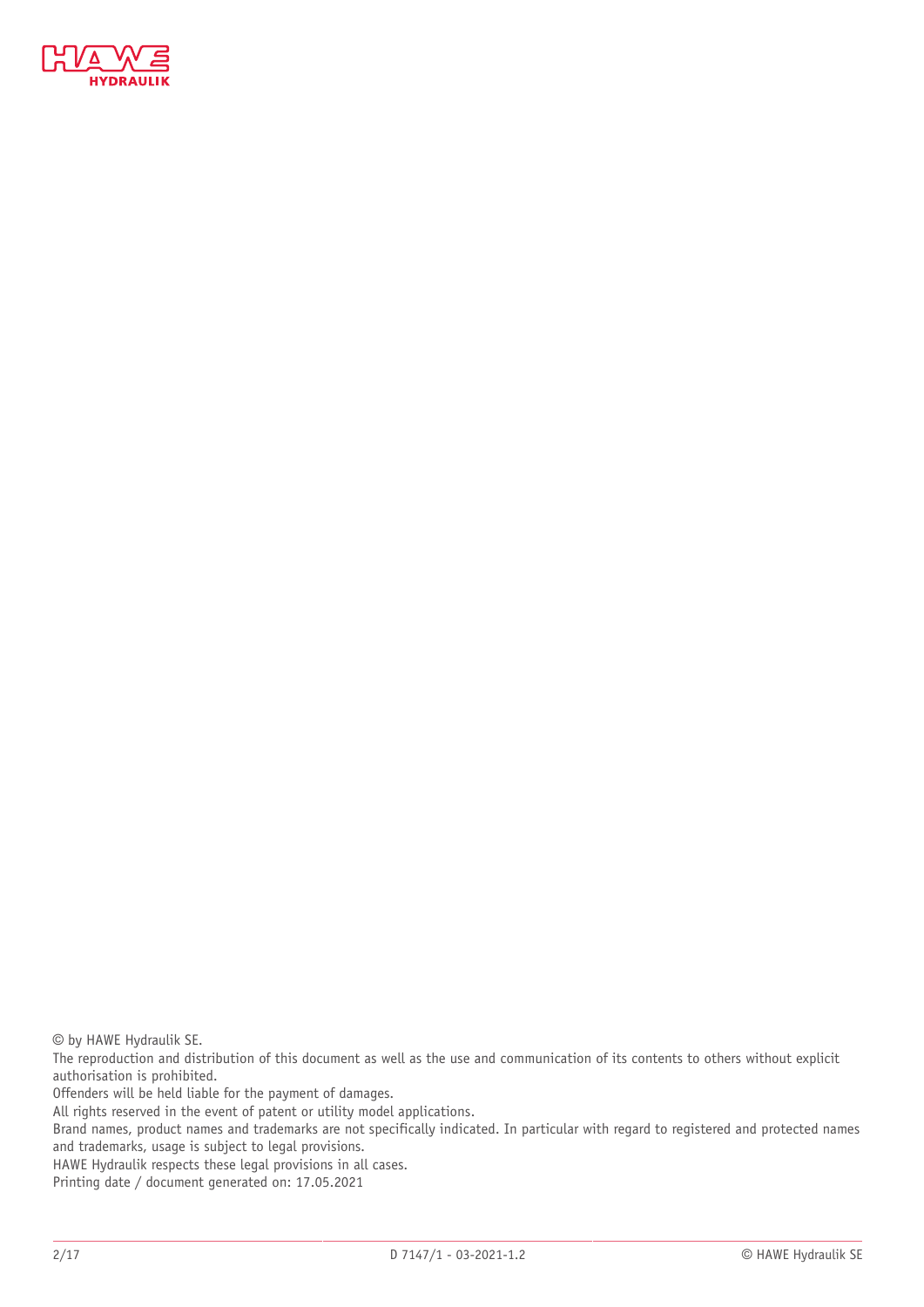

# Contents

| $\mathbf{1}$                 |  |
|------------------------------|--|
| $\overline{2}$<br>2.1<br>2.2 |  |
| $\overline{3}$               |  |
| $\overline{4}$<br>4.1<br>4.2 |  |
| 5 <sup>1</sup>               |  |
| 5.1<br>5.2<br>5.3<br>5.4     |  |
| 6<br>6.1<br>6.2              |  |
|                              |  |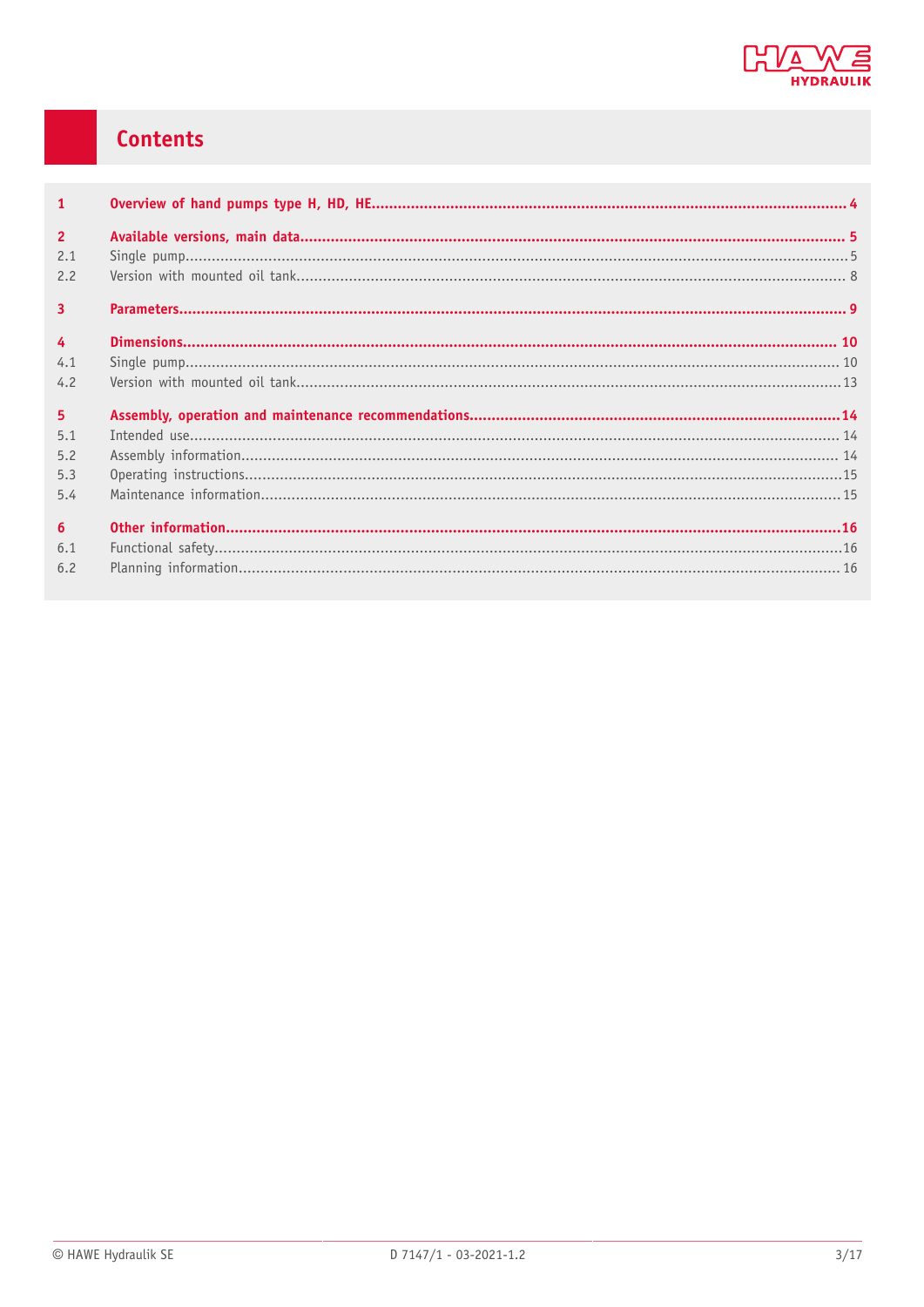

# <span id="page-3-0"></span>**1 Overview of hand pumps type H, HD, HE**

Hand pumps are a type of hydraulic pump. They generate a flow rate manually. The hand pumps types H, HE and HD are available for the pipe connection, the manifold mounting and optionally integrated in a tank.

The hand pumps type H and HE are single-acting. They draw in oil in one direction and pump it in the opposite direction.

The hand pump type HD is double-acting. It pumps and draws in the same quantity of oil in the pressure line during the forward and backward movement of the hand lever.

#### **Features** and **benefits:**

- Sturdy design
- Corrosion resistance
- Zero-leakage pressure connection

#### **Intended applications:**

- Shipbuilding
- Mining machinery
- fixture design
- Test facilities and laboratory facilities
- **-** Emergency pump



Hand pumps type H, HD, HE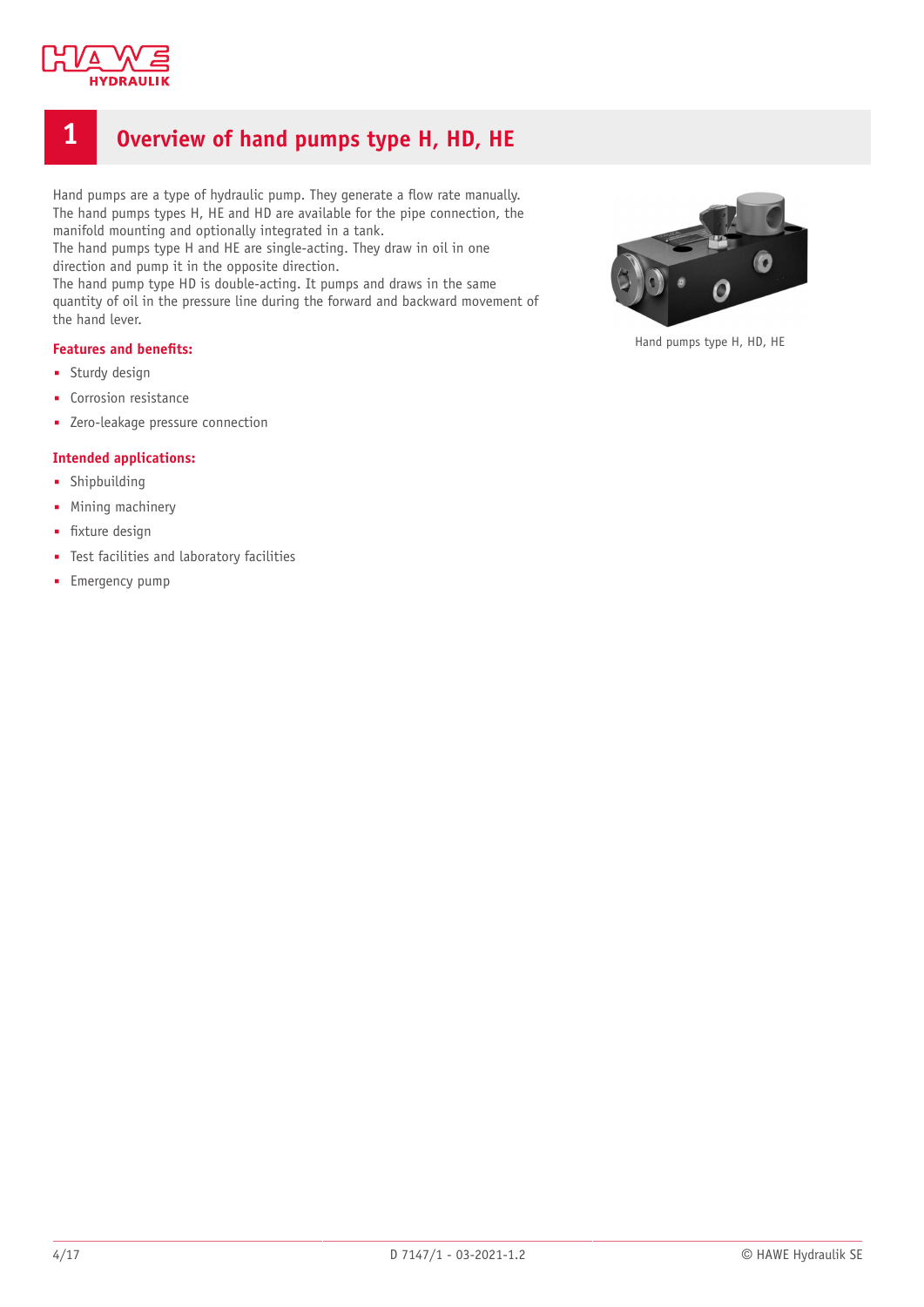

# <span id="page-4-0"></span>**2 Available versions, main data**

# <span id="page-4-1"></span>**2.1 Single pump**

**Order coding examples:**

| H 25<br><b>HD 30 P</b><br><b>HE4</b> | $\mathsf{S}$ | $-400 - PYD$ |                            | $-EX$                                                                           |
|--------------------------------------|--------------|--------------|----------------------------|---------------------------------------------------------------------------------|
|                                      |              |              |                            | <b>ATEX</b><br>"Table 4"                                                        |
|                                      |              |              |                            | <b>Sealing specification</b><br>"Table 3"                                       |
|                                      |              |              |                            | Pressure specification (bar) for version with pressure-limiting valve "Table 2" |
|                                      |              |              | <b>Additional function</b> | "Table 2"                                                                       |
| <b>Basic type and size</b>           |              |              | "Table 1"                  |                                                                                 |

#### <span id="page-4-2"></span>**Table 1 Basic type and size**

| Basic type and size      | Pressure<br>$p_{max}$ (bar) in P | <b>Displacement</b><br>volume<br>$V_{\text{stroke}}$ (cm <sup>3</sup> ) | <b>Actuation torque</b><br>(Nm) | Function, design                                                  |  |
|--------------------------|----------------------------------|-------------------------------------------------------------------------|---------------------------------|-------------------------------------------------------------------|--|
| Pipe connection          |                                  |                                                                         |                                 |                                                                   |  |
| H 16                     | 350                              | 6                                                                       | 270                             | single-acting, open,                                              |  |
| H 20                     | 220                              | 9.4                                                                     |                                 | suction port loadable ( $\leq$ 150 bar)                           |  |
| H 25                     | 150                              | 14.7                                                                    |                                 |                                                                   |  |
| HE <sub>3</sub>          | 800                              | 3                                                                       | 250                             | single-acting, closed                                             |  |
| <b>HE4</b>               | 600                              | 4                                                                       |                                 |                                                                   |  |
| <b>HD 13</b>             | 350                              | 13                                                                      | 250                             | double-acting, closed                                             |  |
| <b>HD 20</b>             | 220                              | 20                                                                      |                                 |                                                                   |  |
| <b>HD 30</b>             | 150                              | 30                                                                      |                                 |                                                                   |  |
| <b>HD 301</b>            | 150                              | 30                                                                      |                                 | double-acting, closed,<br>suction port loadable ( $\leq$ 150 bar) |  |
| <b>Manifold mounting</b> |                                  |                                                                         |                                 |                                                                   |  |
| H 16 P                   | 350                              | 6                                                                       | 270                             | single-acting, open                                               |  |
| H 20 P                   | 220                              | 9.4                                                                     |                                 |                                                                   |  |
| HE4P                     | 600                              | 4                                                                       | 250                             | single-acting, closed                                             |  |
| <b>HD 13 P</b>           | 350                              | 13                                                                      | 250                             | double-acting, closed                                             |  |
| <b>HD 20 P</b>           | 220                              | 20                                                                      |                                 |                                                                   |  |
| <b>HD 30 P</b>           | 150                              | 30                                                                      |                                 |                                                                   |  |

### **O** NOTE

- Possible combinations with additional function, see ["Table](#page-5-0) 2"
- Pressure at S acts through the pump via P to the connected consumer or the directional valve connected between. The hand lever is pushed into an end position.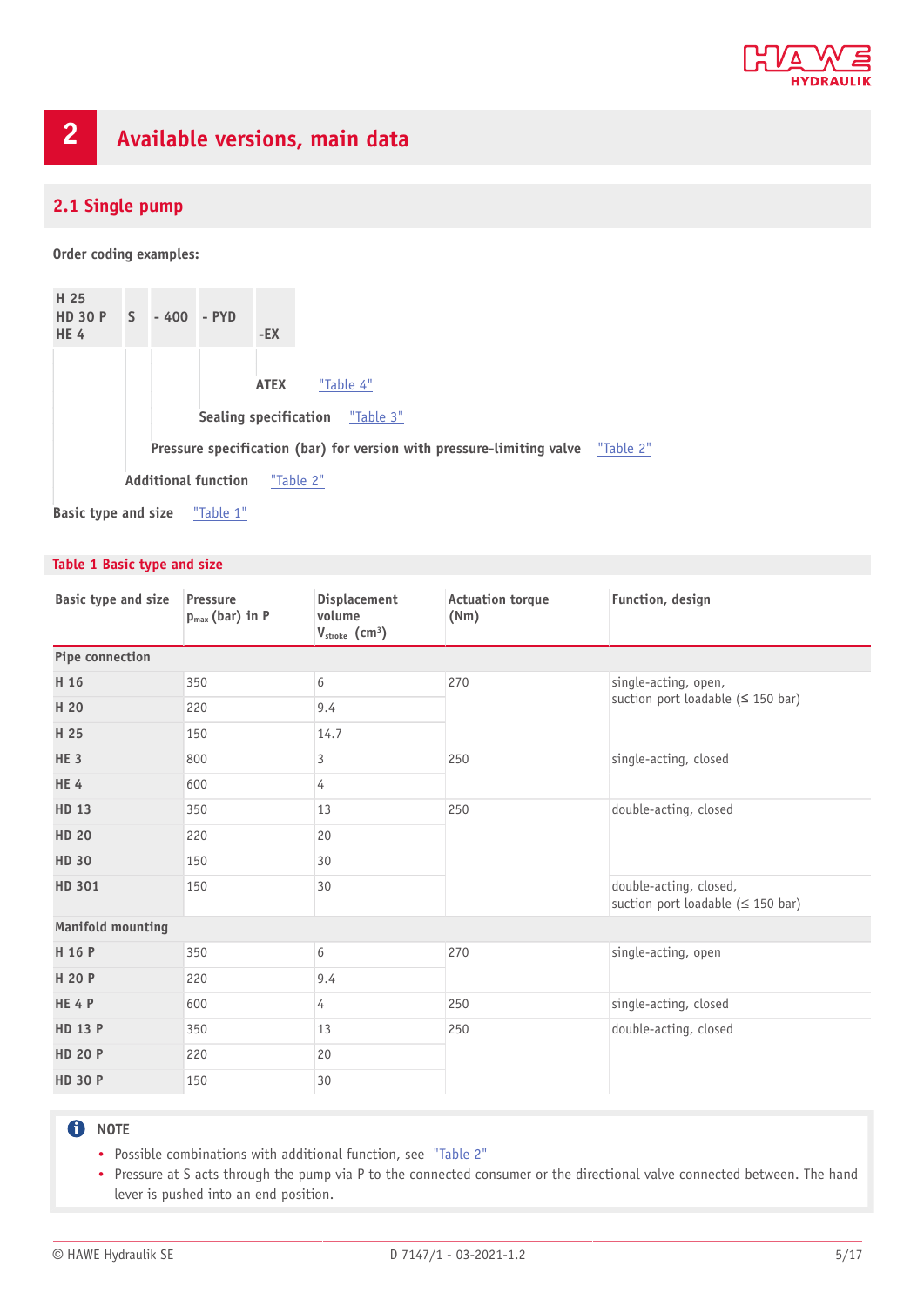

#### <span id="page-5-0"></span>**Table 2 Additional function**

| <b>Basic type and size</b> | Additional function        |                       |                                    |                                             |  |  |
|----------------------------|----------------------------|-----------------------|------------------------------------|---------------------------------------------|--|--|
|                            | None                       | Drain valve           | Pressure-limiting valve            | Drain valve and pressure-<br>limiting valve |  |  |
|                            | $\overline{a}$             | $\mathsf A$           | $\sf S$                            | $\mathsf{AS}$                               |  |  |
| Pipe connection            |                            |                       |                                    |                                             |  |  |
| H 16                       | $\bullet$                  |                       |                                    |                                             |  |  |
| H 20                       | $\bullet$                  |                       |                                    |                                             |  |  |
| H 25                       | $\bullet$                  |                       |                                    |                                             |  |  |
| HE <sub>3</sub>            | $\bullet$                  |                       | $\bullet$                          |                                             |  |  |
| HE4                        |                            | $\bullet$             | $\bullet$                          | $\bullet$                                   |  |  |
| HD 13                      | $\bullet$                  | $\bullet$             | $\bullet$                          | $\bullet$                                   |  |  |
| <b>HD 20</b>               | $\bullet$                  | $\bullet$             | $\bullet$                          | $\bullet$                                   |  |  |
| <b>HD 30</b>               | $\bullet$                  | $\bullet$             | $\bullet$                          | $\bullet$                                   |  |  |
| HD 301                     |                            |                       |                                    |                                             |  |  |
|                            |                            | P<br>Ķ<br>$\mathsf S$ | P<br>$\mathbb{T}^1$<br>$\mathbb S$ | P<br>- س<br>$\mathbb S$                     |  |  |
| <b>Manifold mounting</b>   |                            |                       |                                    |                                             |  |  |
| H 16 P                     | $\bullet$                  |                       |                                    |                                             |  |  |
| H 20 P                     | $\bullet$                  |                       |                                    |                                             |  |  |
| HE4P                       | $\bullet$                  |                       | $\bullet$                          |                                             |  |  |
| <b>HD 13 P</b>             | $\bullet$                  |                       |                                    | $\bullet$                                   |  |  |
| <b>HD 20 P</b>             |                            |                       |                                    |                                             |  |  |
| <b>HD 30 P</b>             |                            |                       |                                    |                                             |  |  |
|                            | $\mathsf P$<br>$\mathbb S$ |                       | 'MГ<br>P<br>S                      | ΫW<br>A<br>P<br>$\mathbb S$                 |  |  |
| $A$ NOTE                   |                            |                       |                                    |                                             |  |  |

#### **U** NOTE

**For version HD 301 please note:**

■ For versions ...S and AS, the pressure at the suction port is added to the factory-set pressure.

Pressure-limiting valve type S only available fixed.

Check valves are installed in ports P and S.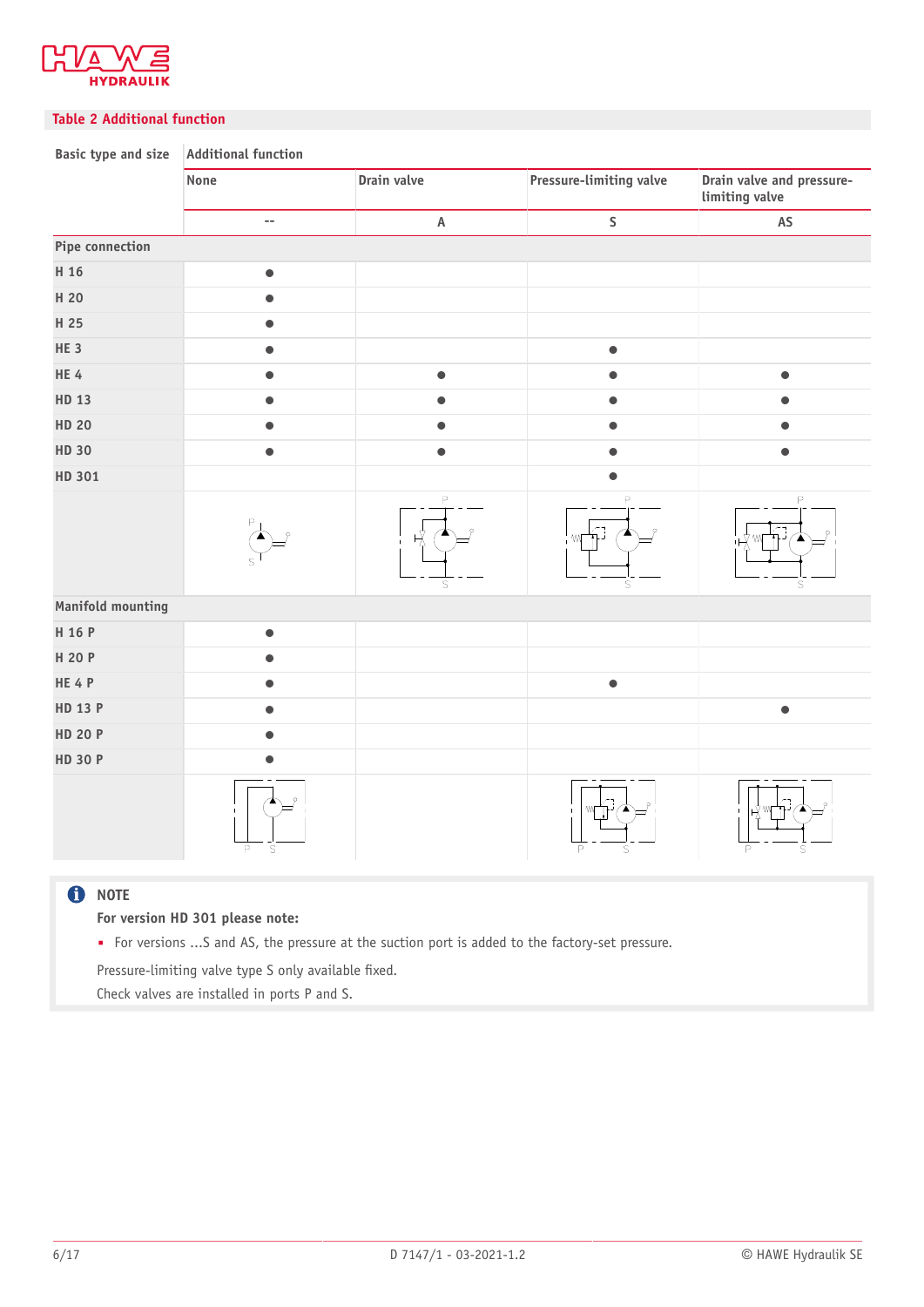

#### <span id="page-6-1"></span>**Table 3 Sealing specification, for sealing with medium contact**

| Coding         | Comment                                                                       |
|----------------|-------------------------------------------------------------------------------|
| No designation | Series, seals from NBR or AU, e.g. for mineral oil and HEES (synthetic ester) |
| <b>PYD</b>     | Seals from FKM                                                                |

**O** NOTE

For the seal specification coding -PYD, the maximum operating pressure is limited to 250 bar.

#### <span id="page-6-0"></span>**Table 4 Explosion-proof version (ATEX)**

| Order coding | Certified<br>according to | Classification / marking                                                                            | Declaration of<br>conformity | Operating and<br>maintenance<br>manual(s) | Permissible<br>ambient tempera-<br>ture |
|--------------|---------------------------|-----------------------------------------------------------------------------------------------------|------------------------------|-------------------------------------------|-----------------------------------------|
| $\ldots$ -EX | <b>ATEX</b><br>EU         | Group II, category 2, 3:<br>$\otimes$ II 2 G Ex h IIC T4 Gb<br>$\otimes$ II 2 D Ex h IIIC T135°C Gb | On request                   | <b>B ATEX</b>                             | $-20^{\circ}$ C $+40^{\circ}$ C         |

#### **ATEX classification as per:**

- DIN EN ISO 80079-36:2016-12
- DIN EN ISO 80079-37:2016-12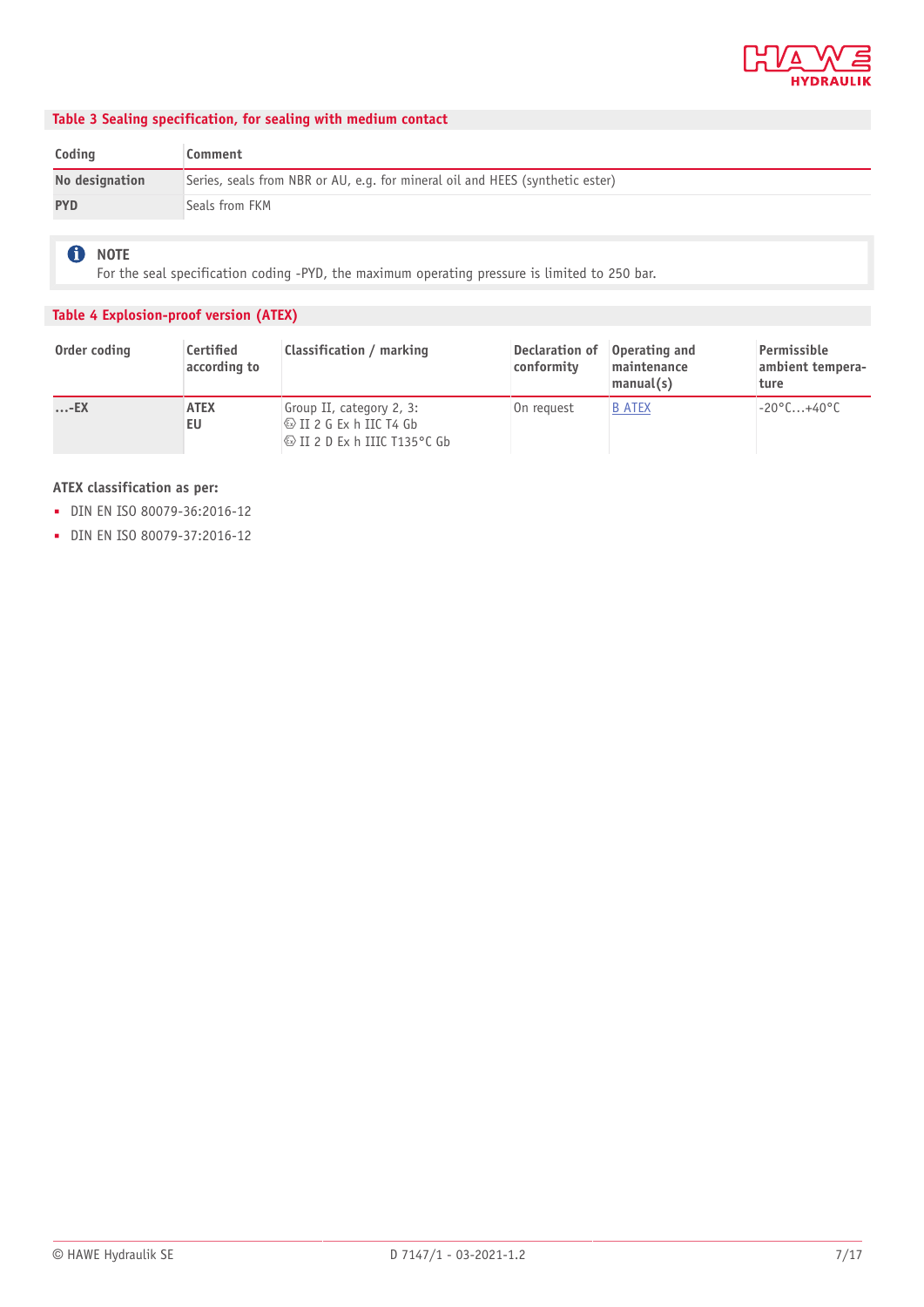

# <span id="page-7-0"></span>**2.2 Version with mounted oil tank**

Ready-for-connection devices for supplying hydraulic oil to small hydraulic systems.

Containers are available for type HE and HD.



**Order coding examples:**

| HE 4 A<br>HD 13 S | $-K$ 0,5<br>$-K$ 0,35 $-250$ |                                   |  |
|-------------------|------------------------------|-----------------------------------|--|
|                   |                              | <b>Pressure specification (ba</b> |  |

**Pressure specification (bar) for version with pressure-limiting valve**

**Oil tank** ["Table](#page-7-1) 5"

#### **Available combinations:**

- HE 4 A
- HE 4 AS
- HD 13 AS
- HD 13 S
- HD 30 A
- HD 30 AS

#### <span id="page-7-1"></span>**Table 5 Oil tanks**

| Coding | Content (l) | <b>Container material</b> |
|--------|-------------|---------------------------|
| K 0,35 | 0.35        | Plastic                   |
| K 0,5  | 0.5         | Plexiglass                |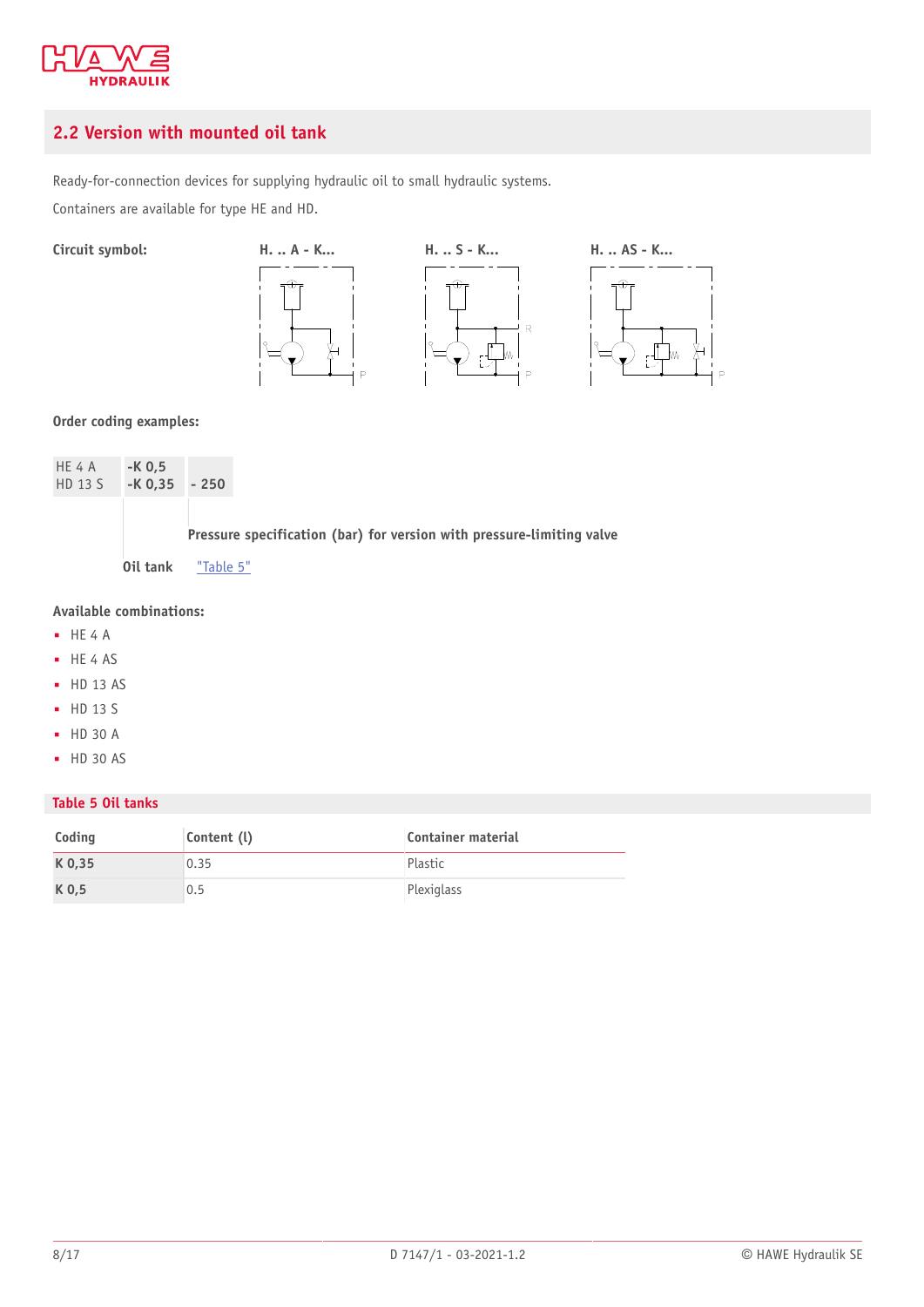

# <span id="page-8-0"></span>**3 Parameters**

### **General data**

| <b>Designation</b>           | Hand pump                                                                                                                                                                                                                                                                                                                                                                                                                                                                                           |                 |                  |
|------------------------------|-----------------------------------------------------------------------------------------------------------------------------------------------------------------------------------------------------------------------------------------------------------------------------------------------------------------------------------------------------------------------------------------------------------------------------------------------------------------------------------------------------|-----------------|------------------|
| Design                       | Piston pump                                                                                                                                                                                                                                                                                                                                                                                                                                                                                         |                 |                  |
| Model                        | Pipe connection, manifold mounting                                                                                                                                                                                                                                                                                                                                                                                                                                                                  |                 |                  |
| <b>Material</b>              | Pump housing zinc-nickel coated<br>steel; zinc-nickel coated valve housing, hardened and ground functional inner parts                                                                                                                                                                                                                                                                                                                                                                              |                 |                  |
| <b>Installation position</b> | Single pump: arbitrary<br>Version with mounted oil tank: vertical                                                                                                                                                                                                                                                                                                                                                                                                                                   |                 |                  |
| <b>Ports</b>                 | $P =$ Pressure connection<br>$S =$ Suction port                                                                                                                                                                                                                                                                                                                                                                                                                                                     |                 |                  |
| Hydraulic fluid              | Hydraulic oil: according to part 1 to 3;<br>ISO VG 10 to 68 according to DIN ISO 3448<br>Viscosity limits: min. approx. 4, max. approx. 1500 mm <sup>2</sup> /s<br>opt. operation approx. 10 500 mm <sup>2</sup> /s.<br>Also suitable for biologically degradable hydraulic fluids type HEPG (polyalkylene glycol)<br>and HEES (synthetic ester) at operating temperatures up to approx. +70°C.                                                                                                     |                 |                  |
| <b>Cleanliness level</b>     | ISO 4406                                                                                                                                                                                                                                                                                                                                                                                                                                                                                            | <b>NAS 1638</b> | <b>SAE T 490</b> |
|                              | 20/17/1418/15/12                                                                                                                                                                                                                                                                                                                                                                                                                                                                                    | 116             | 53               |
| <b>Temperatures</b>          | Ambient: approx. -40  +80°C, Fluid: -25  +80°C, Note the viscosity range!<br>Permissible temperature during start: -40°C (observe start-viscosity!), as long as the service<br>temperature is at least 20K higher for the following operation.<br>Biologically degradable pressure fluids: Observe manufacturer's specifications. By considera-<br>tion of the compatibility with seal material not over +70°C.<br>Please note restriction with ATEX-compliant version! Surrounding area: -20 +40°C |                 |                  |

### **Weight**

| <b>Type</b> |              |
|-------------|--------------|
| H           | $= 3.1$ kg   |
| HD, HE      | $= 4.8$ kg   |
|             |              |
|             |              |
| Tank        |              |
| K 0,35      | $= +0.2$ kg  |
| K 0,5       | $= +0.49$ kg |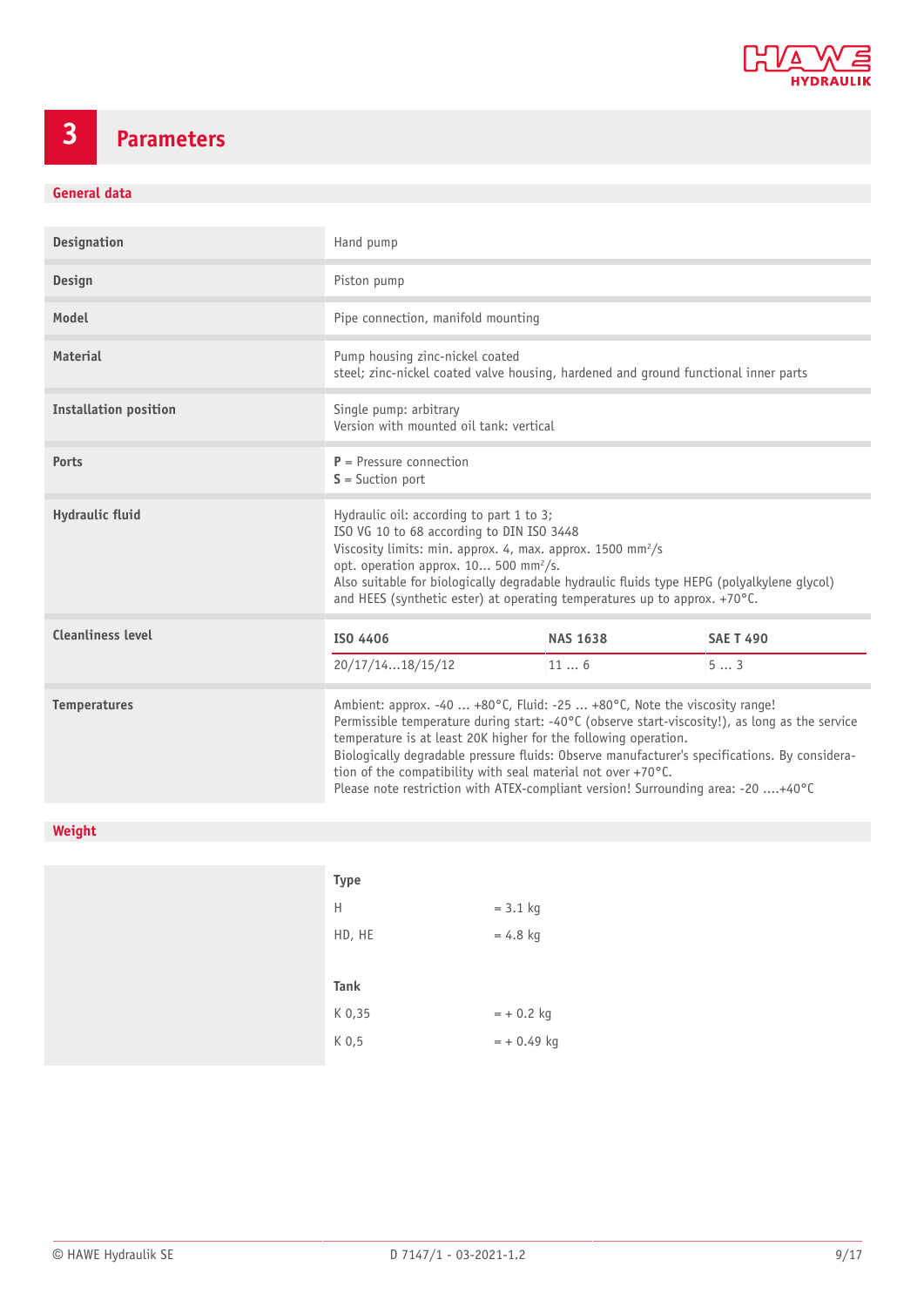

# <span id="page-9-0"></span>**4 Dimensions**

<span id="page-9-1"></span>All dimensions in mm, subject to change.

# **4.1 Single pump**



1 Fixing holes

#### **Type H, manifold mounting**



1 0-ring 2x  $\varnothing$ 7.59x2.62 90Sh

2 Fixing holes



P, S G 1/4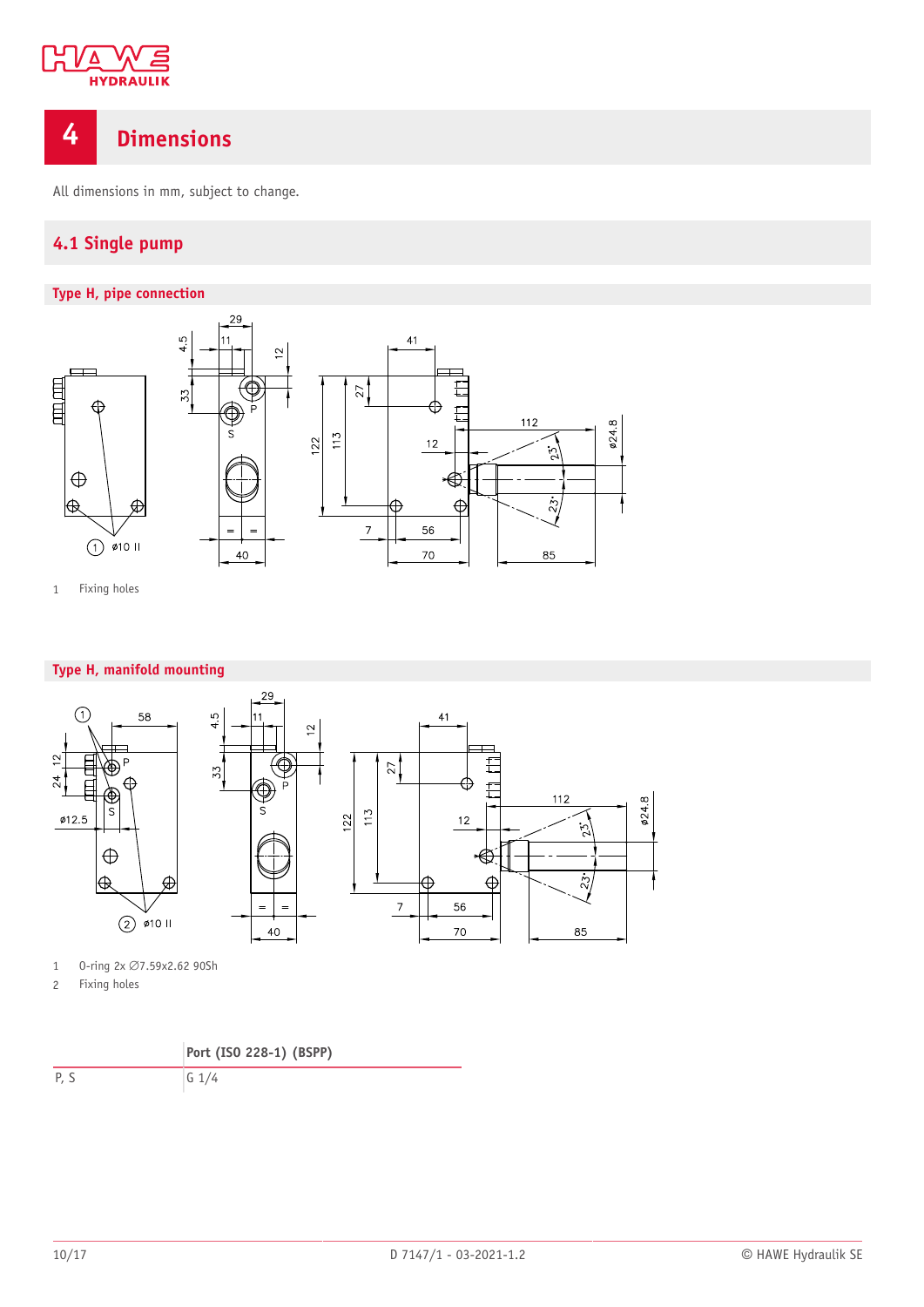

#### **Type HE, HD, pipe connection**

#### **Hand pumps type HE 3(4)**





1 Hole for hand lever

**Hand pumps type HP 13(20, 30)**





1 Hole for hand lever

#### **Connections (ISO 228-1) (BSPP)**

P, S G 1/4

#### $\bullet$ **NOTE**

The hand lever is not included in the scope of delivery! The port S is supplied with a screw plug.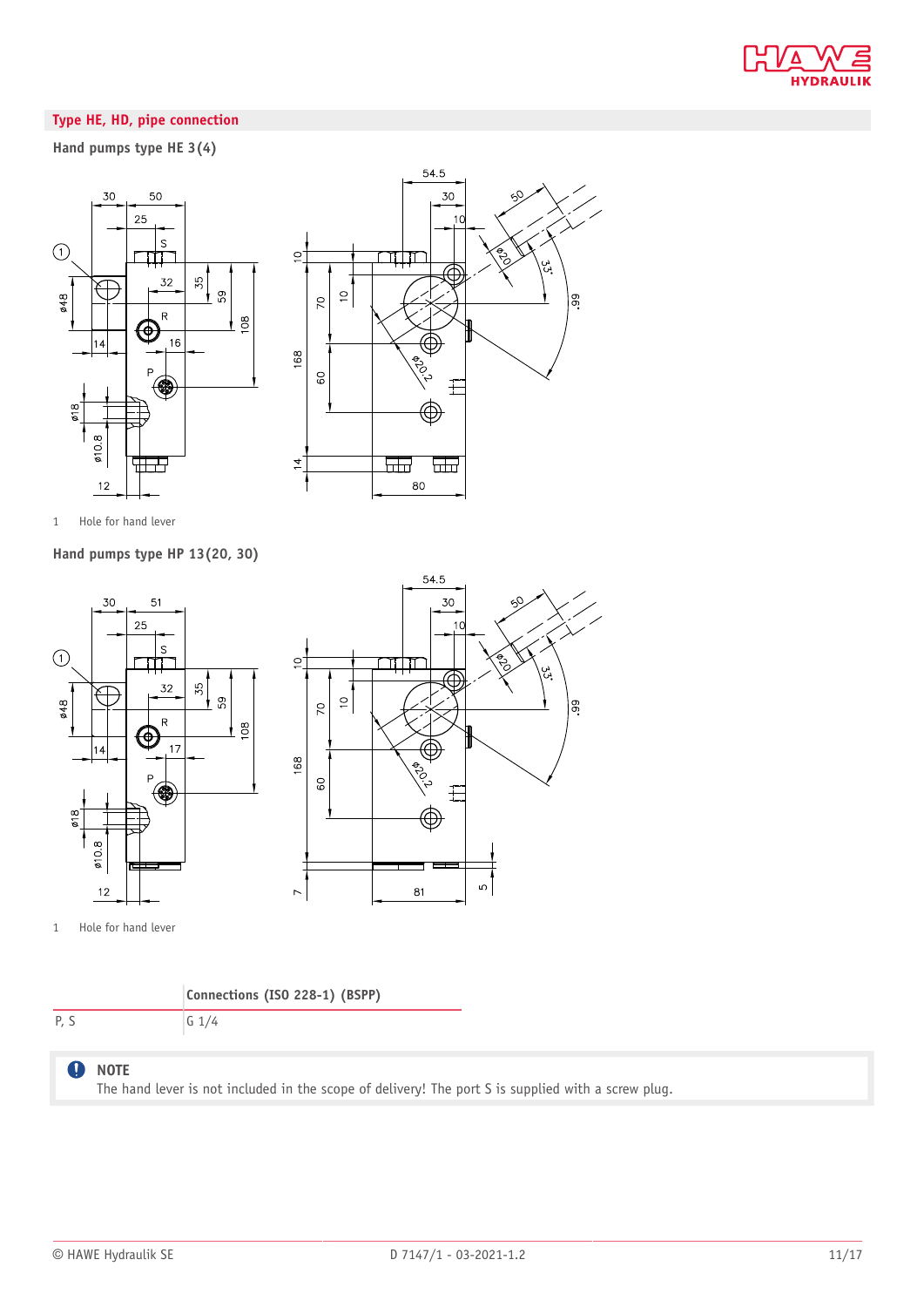

#### **Type HE, HD, manifold mounting**



| Type | a    |
|------|------|
| HE   | 14.5 |
| НD   | 30   |

#### **Type HE, HD, with additional function (A, S, AS)**



1 Pressure-limiting valve

2 Drain valve

Ports P and S are sealed for the manifold mounting versions.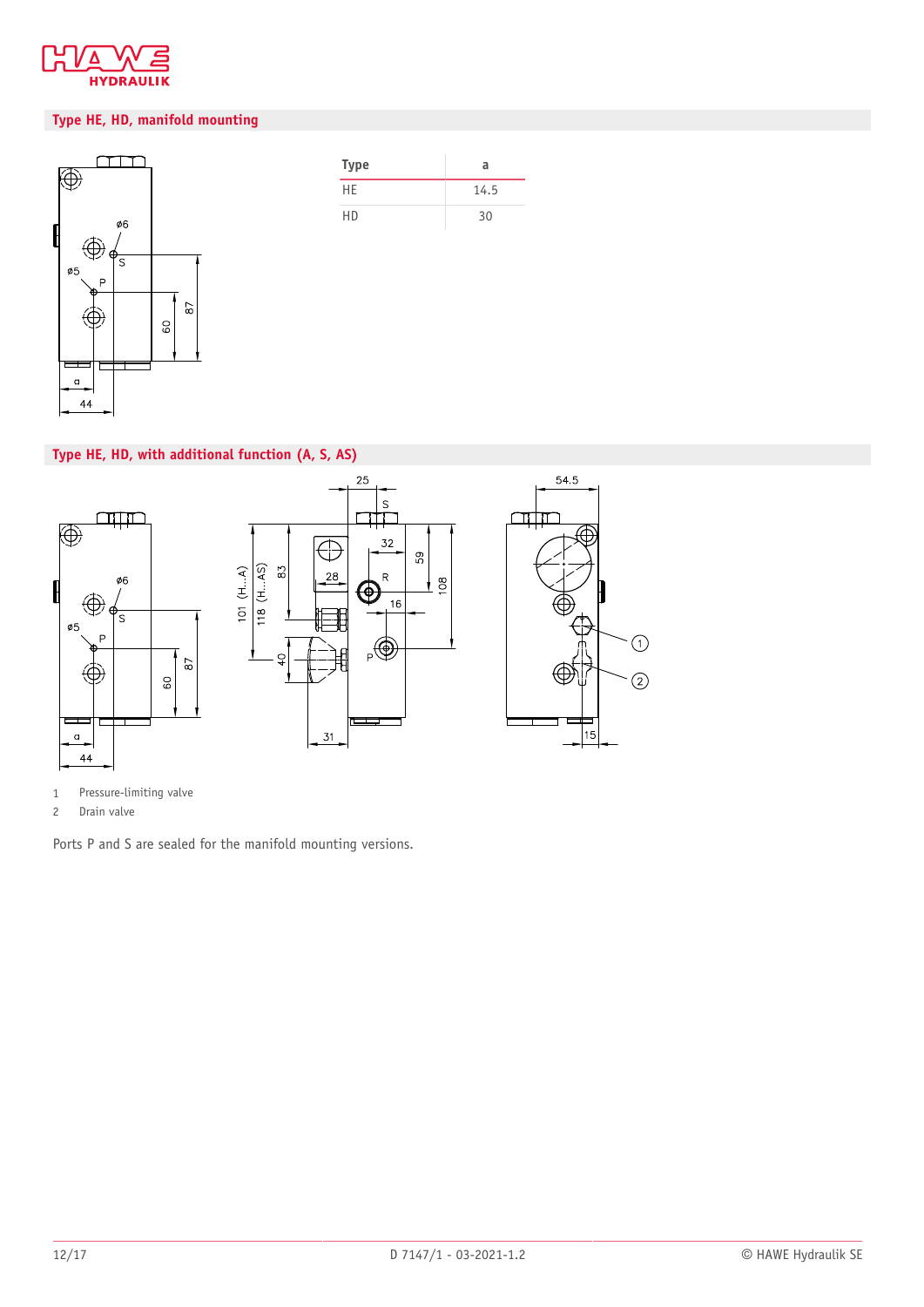

### <span id="page-12-0"></span>**4.2 Version with mounted oil tank**

Ready-for-connection devices for supplying hydraulic oil to small hydraulic systems.

Containers are available for type HE and HD.

For the other dimensions see  $"chapter 4.1"$ 

**H ... - K 0,35 H ... - K 0,5**

 $\odot$  $\frac{1}{2}$ **THE HEAT**  $(2)$ 7<del>7 R</del>  $\bigoplus$ 59  $\overline{R}$  $17$  $\bigoplus$  $\oplus$ 





1 Screw-in cover for filling

2 Connection for oil tank uniformly G 3/8!

**Port (ISO 228-1) (BSPP)** P, R G 1/4

Port R absent from version with drain valve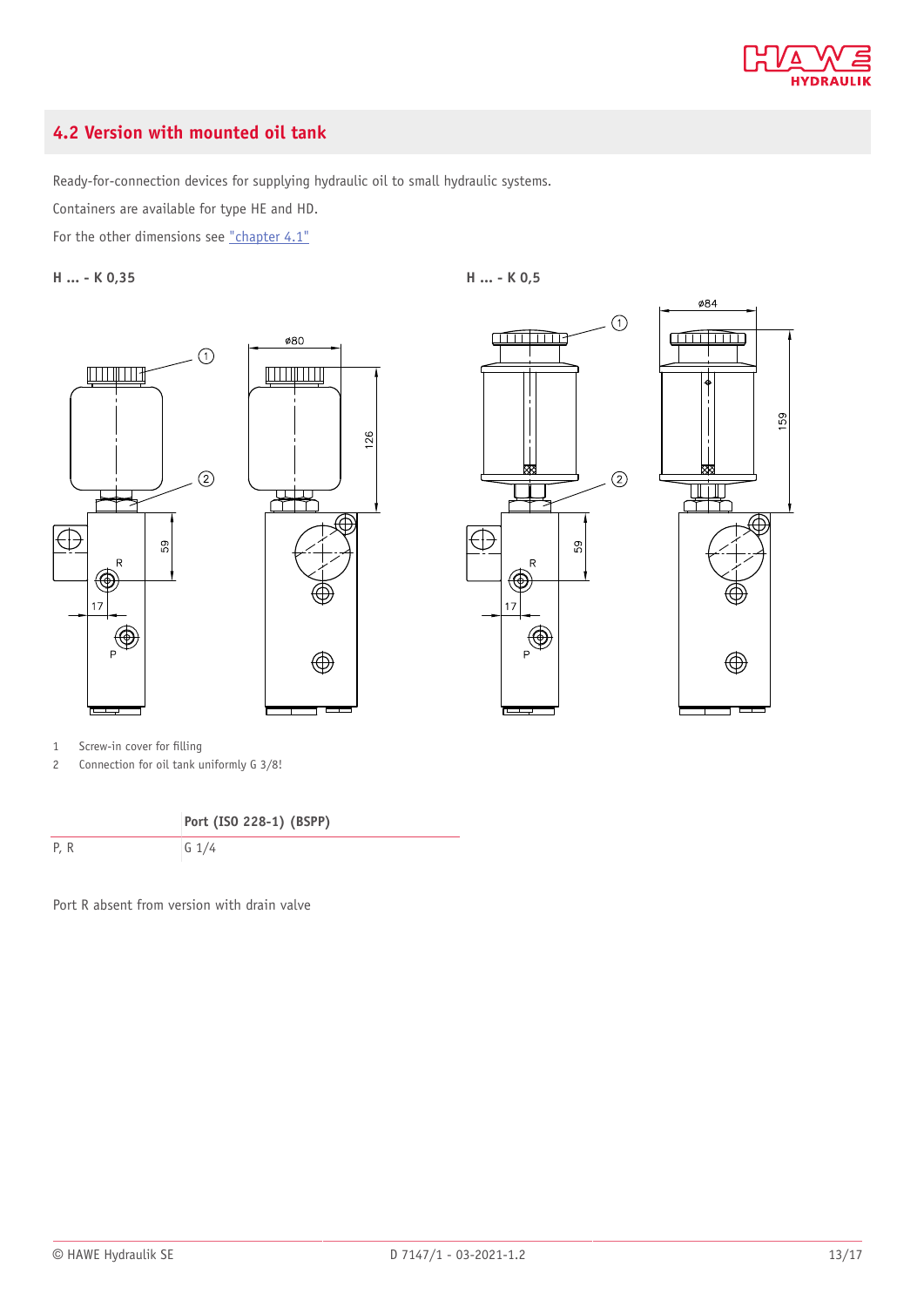

# <span id="page-13-0"></span>**5 Assembly, operation and maintenance recommendations**

### <span id="page-13-1"></span>**5.1 Intended use**

This pump is intended exclusively for use in hydraulic applications (fluid technology).

The user must observe the safety measures and warnings in this documentation.

#### **Essential requirements for the product to function correctly and safely:**

- All information in this documentation must be observed. This applies in particular to all safety measures and warnings.
- The product must only be assembled and put into operation by qualified personnel.
- The product must only be operated within the specified technical parameters. The technical parameters are described in detail in this documentation.
- All components must be suitable for the operating conditions in the event of application in an assembly.
- The operating and maintenance manual of the components, assemblies and the specific complete system must also always be observed.

If the product can no longer be operated safely:

- 1. Remove the product from operation and mark it accordingly.
- <span id="page-13-2"></span>✓ It is then not permitted to continue using or operating the product.

### **5.2 Assembly information**

The product must only be installed in the complete system with standard and compliant connection components (screw fittings, hoses, pipes, fixtures etc.).

The product must be shut down correctly prior to dismounting (in particular in combination with hydraulic accumulators).

#### **A** DANGER

**Risk to life caused by sudden movement of the hydraulic drives when dismantled incorrectly!** Risk of serious injury or death.

- Depressurise the hydraulic system.
- Perform safety measures in preparation for maintenance.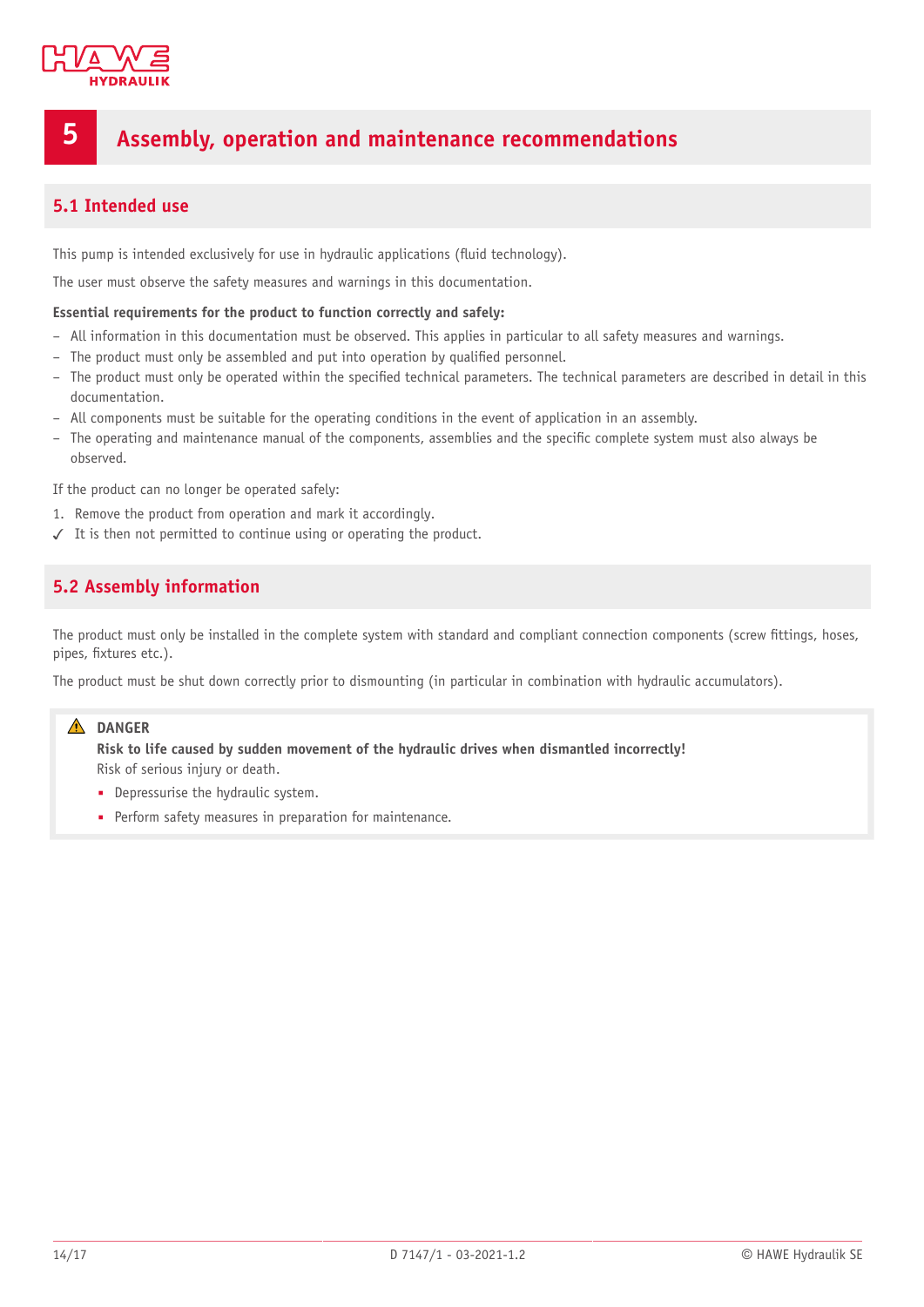

### <span id="page-14-0"></span>**5.3 Operating instructions**

#### **Note product configuration** and **pressure** / **flow** rate

The statements and technical parameters in this documentation must be strictly observed. The instructions for the complete technical system must also always be followed.

#### **f** NOTE

- Read the documentation carefully before usage.
- The documentation must be accessible to the operating and maintenance staff at all times.
- Keep documentation up to date after every addition or update.

#### **Purity** and **filtering** of the hydraulic fluid

Fine contamination can significantly impair the function of the hydraulic component. Contamination can cause irreparable damage.

#### **Examples of (ne contamination include:**

- Metal chips
- Rubber particles from hoses and seals
- Dirt due to assembly and maintenance
- Mechanical debris
- Chemical ageing of the hydraulic fluid

#### **note**

New hydraulic fluid from the manufacturer does not necessarily have the required level of purity. The hydraulic fluid must be filtered during filling.

Pay attention to the cleanliness level of the hydraulic fluid to maintain faultless operation. (Also see cleanliness level in Chapter 3, ["Parameters"](#page-8-0)).

<span id="page-14-1"></span>Additionally applicable document: [D 5488/1](http://downloads.hawe.com/5/4/D54881-en.pdf) Oil recommendations

### **5.4 Maintenance information**

Conduct a visual inspection at regular intervals, but at least once per year, to check if the hydraulic connections are damaged. If external leakages are found, shut down and repair the system.

In relation to the drive (lever mechanism), there is a difference between a closed design and an open design.

In the closed design, it is inside the housing (suction chamber) and is lubricated by the oil without requiring maintenance.

In open version it is outside; occasional maintenance (cleaning and greasing) is recommended.

Clean the device surface of dust deposits and dirt at regular intervals, but at least once per year.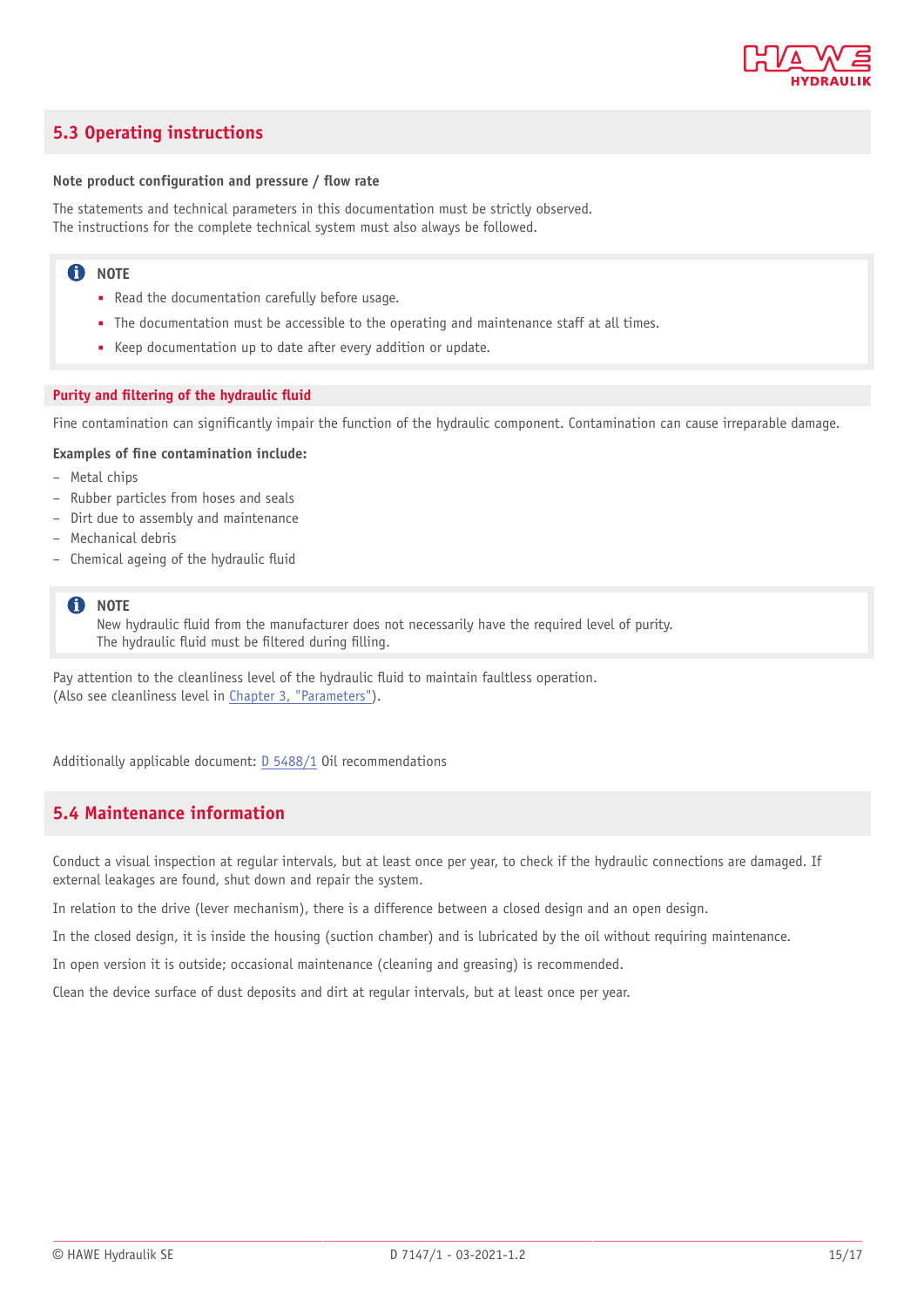

# <span id="page-15-0"></span>**6 Other information**

## <span id="page-15-1"></span>**6.1 Functional safety**

<span id="page-15-2"></span>The MTTFd values as described in  $B$  [5488](http://downloads.hawe.com/5/4/B5488ISO-en.pdf) ISO apply.

# **6.2 Planning information**

Setting up:

- 1. Keep suction line short.
- 2. Set up oil tank at the same level or higher than the suction ports.
- ✓ Suction lines do not run empty when idle.